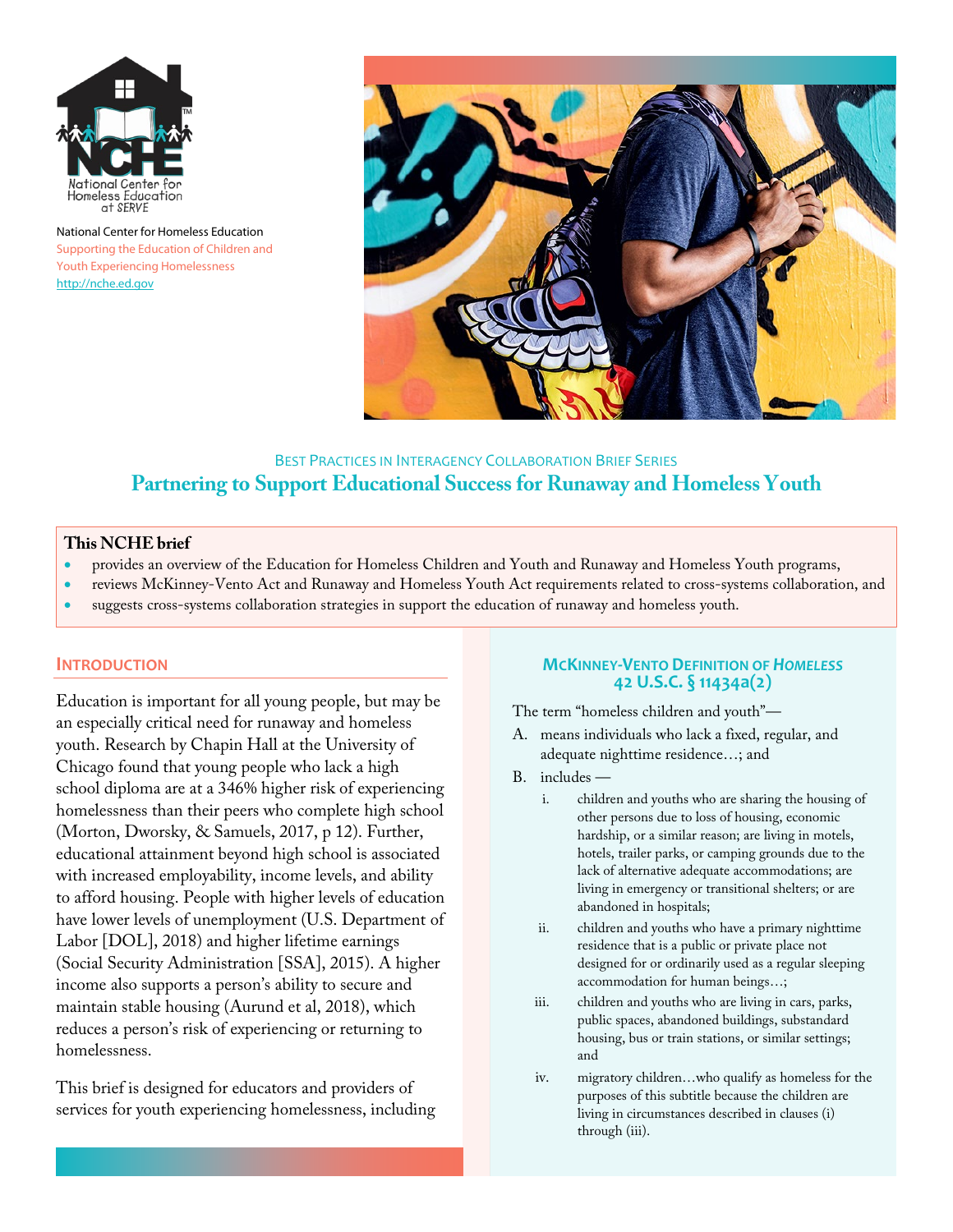State Coordinators for Homeless Education, local homeless education liaisons, and U.S. Department of Health and Human Services (HHS) Runaway and Homeless Youth (RHY) Program grantees. It provides a brief overview of the federal Education for Homeless Children and Youth (EHCY) and RHY programs, highlights statutory requirements for cross-program collaboration, and suggests specific strategies for building effective education-RHY partnerships. Briefs on additional homeless education topics are available at https://nche.ed.gov/resources/.

## **ABOUT THE EHCY PROGRAM**

The federal Education for Homeless Children and Youth (EHCY) Program is authorized under Subtitle VII-B of the McKinney-Vento Homeless Assistance Act (hereafter *the McKinney-Vento Act*), and administered by the U.S. Department of Education (ED). The Act supports children and youth experiencing homelessness by ensuring their equal and immediate access to school, and providing valuable educational and other supports needed for school success.

Rights and services provided by schools to students experiencing homelessness under the McKinney-Vento Act include

- immediate school enrollment, even if lacking documents normally required for enrollment;
- continued enrollment in the same school (school of origin), even if moving to a different area, if this is in the student's best interest;
- the provision of transportation to and from the school of origin;
- assistance with expenses and fees that may create a barrier to full school participation; and
- assistance with college readiness and accessing federal student aid for college.
- Additional supports and services provided to students experiencing homelessness under other federal programs include
- free school meals under the U.S. Department of Agriculture's National School Lunch Program (NSLP);
- educational supports, such as tutoring, the provision of school supplies and uniforms, and counseling to address issues affecting learning, under the federal Title I, Part A Program; and
- special education services for homeless students with disabilities under the Individuals with Disabilities Education Act (IDEA).

Under the McKinney-Vento Act, State educational agencies must appoint a State Coordinator for Homeless Education (State Coordinator) to oversee the implementation of the Act within school districts throughout the state. Likewise, school districts must appoint a local homeless education liaison (local liaison) to oversee the implementation of the Act within schools throughout the district. Contact your State Coordinator to find out who the local liaison is in your area.

### **ABOUT THE RHY PROGRAM**

The federal Runaway and Homeless Youth (RHY) Program is authorized under the Runaway and Homeless Youth Act and administered by HHS' Family and Youth Services Bureau (FYSB). The Act supports the Street Outreach Program (SOP), Basic Center Program (BCP), and Transitional Living Program (TLP)/Maternity Group Home (MGH) Program.

The SOP funds grants to public and private organizations for street-based services to runaway and homeless youth who have been subjected to, or are at risk of being subjected to, sexual abuse, human trafficking, or sexual exploitation. SOPs help to meet these youth's basic needs and provide information about safe places and available supports.

The BCP funds grants to community-based public and private agencies to provide emergency shelter and counseling to youth under the age of 18. BCPs also conduct outreach, and provide crisis intervention and aftercare services to runaway and homeless youth and their families. BCPs provide up to 21 days of shelter; food, clothing and medical care; mental and physical health services; education and employment assistance; and individual, group, and family counseling.

The TLP/MGH program provides grants to public and private organizations for community-based, adultsupervised group homes for youth ages 16 to 21, including pregnant and parenting youth, who cannot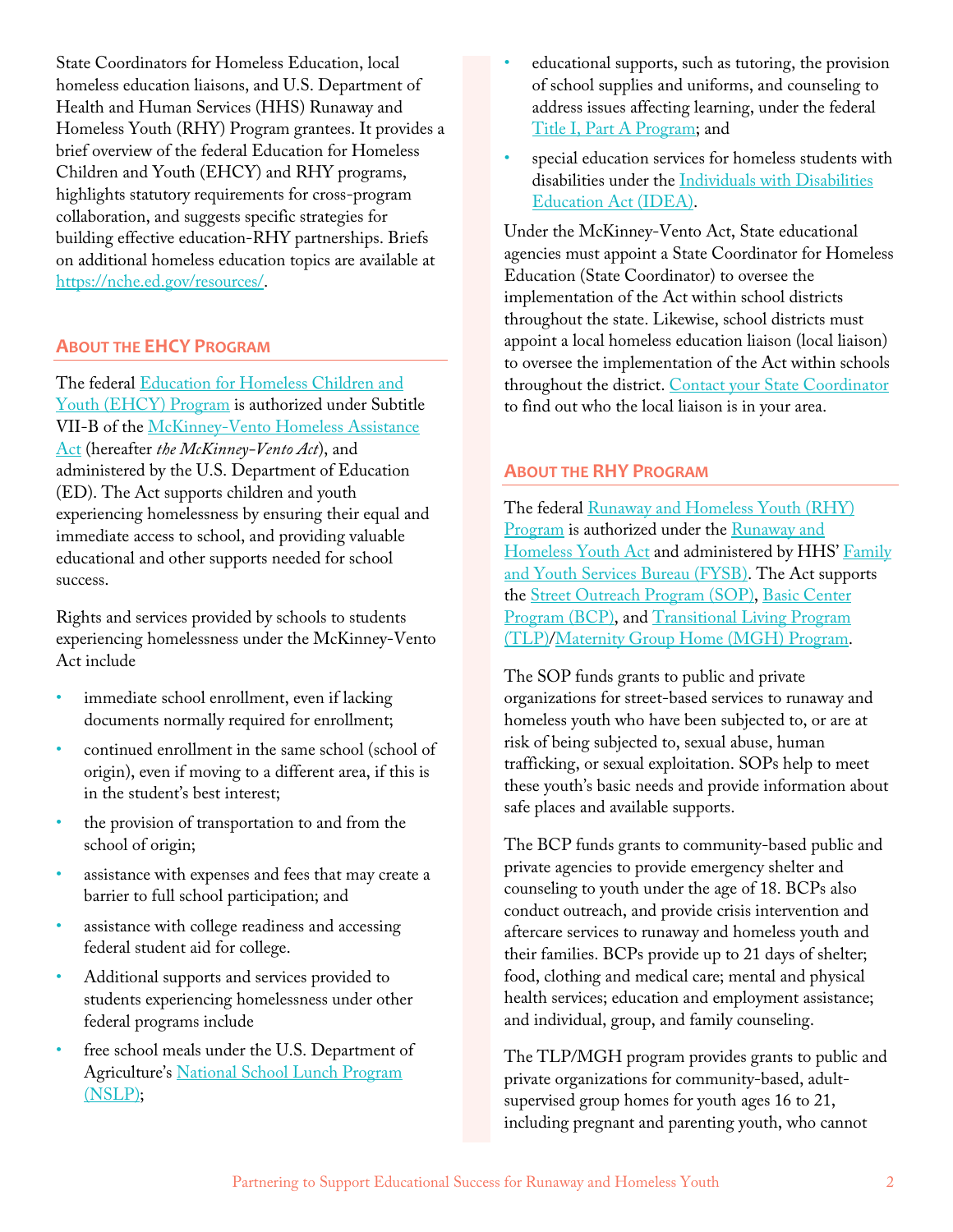safely live with their own families. TLPs/MGHs offer or provide referrals for long-term, safe, and stable shelter; individual and group counseling; life and interpersonal skills building; educational advancement; job attainment skills; physical and behavioral health care; and parenting support.

Visit the FYSB grantee webpage to find out who the RHY grantees are in your state.

### **COORDINATION AND COLLABORATION**

No single system or program has the capacity to solve homelessness on its own. Recognizing this, both the McKinney-Vento Act and the Runaway and Homeless Youth Act include mandates for their respective programs to collaborate with one another and other system partners.

### **MCKINNEY-VENTO ACT REQUIREMENTS**

The McKinney-Vento Act requires State Coordinators to coordinate activities and collaborate with RHY programs in order to improve the provision of comprehensive education and related services to homeless children and youth, and their families [42 U.S.C. § 11432(f)(4)(B)]. Similarly, school districts serving students experiencing homelessness must coordinate the provision of services to these students with RHY programs and other agencies serving homeless children and youth, and their families [42 U.S.C.  $\S$  11432(g)(5)(A)]. SEAs also must ensure that programs are provided for school personnel —including local liaisons, principals and other school leaders, attendance officers, teachers, enrollment personnel, and specialized instructional support personnel — to heighten their awareness of the specific needs of runaway and homeless youth [42 U.S.C. §  $11432(g)(1)(D)$ ].

### **RUNAWAY AND HOMELESS YOUTH ACT REQUIREMENTS**

The Runaway and Homeless Youth Act requires BCP and TLP grantees to develop and implement a plan to help youth they serve stay connected with their schools, or obtain other appropriate educational, training, or employment services. These efforts must involve coordination with school district local liaisons to ensure that runaway and homeless youth are informed about the services available under the McKinney-Vento Act.

BCP and TLP grantees also must coordinate with local college placement services and provide access to the Free Application for Federal Student Aid (FAFSA) [45 C.F.R. § 1351.26(c)].

#### **STATUTORY REQUIREMENTS RELATED TO HIGHER EDUCATION**

Postsecondary students who wish to receive federal student aid, which constitutes the largest source of financial aid for higher education, must complete a FAFSA for each academic year for which they wish to receive aid. Under the Higher Education Act (HEA), students experiencing homelessness on their own ("unaccompanied homeless youth") are considered independent students and, as such, do not need to include parent information on their FAFSA; rather, they may complete the FAFSA independently, as their federal student aid package is determined based only on their own income and assets. The HEA names local liaisons and RHY program directors as two of the role groups that may make determinations of independent student status for unaccompanied homeless youth [20 U.S.C. § 1087vv(d)(1)(H)]. The McKinney-Vento Act also requires local liaisons to inform unaccompanied homeless youth of their independent students status on the FAFSA and assist them with receiving verification of this status [42 U.S.C. § 11432(g)(6)(A)(x)(III)]. Additionally, the McKinney-Vento Act requires school counselors to advise students experiencing homelessness about college preparation and readiness [42 U.S.C. §  $11432(g)(1)(K)$ ].

### **STRATEGIES FOR WORKING TOGETHER**

While the McKinney-Vento Act and RHYA mandates for collaboration are specific in nature, to implement them most effectively and, ultimately, build a coordinated community response capable of supporting a sustainable exit from homelessness for runaway and homeless youth, schools and RHY grantees will need to work together with a range of community stakeholders. This coordinated community approach should bring together education, housing, and other partners to ensure that runaway and homeless youth are identified and connected with all needed supports to secure safe and stable housing, and make a successful transition to adulthood.

#### **CONNECTING WITH YOUR PARTNERS**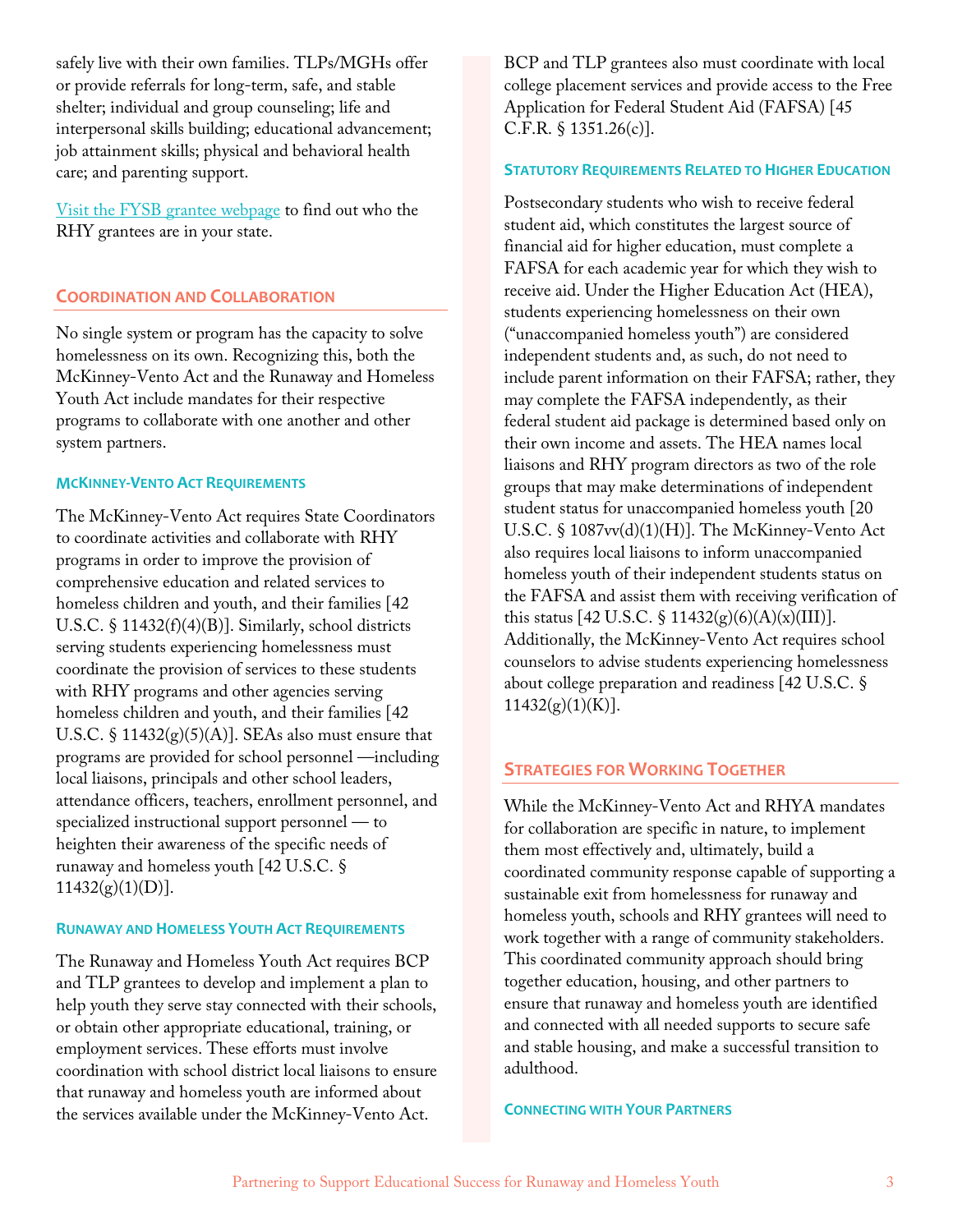The first step to building a partnership is to connect with your new partner. Find contact information for State Coordinators, local liaisons, and RHY programs below:

- State Coordinators for Homeless Education: Visit https://nche.ed.gov/data/
- Local liaisons: Visit https://nche.ed.gov/data/, click on your state, then click the link to your state's homeless education webpage or local liaison directory
- RHY program: Visit https://www.acf.hhs.gov/fysb/grants/fysb-grantees

Reach out to learn more about your partner's work, and how you might support one another's program goals and the young people you serve in a mutually beneficial manner.

#### **OUTREACH AND REFERRALS**

In order to support runaway and homeless youth, schools and RHY grantees first must identify them. The McKinney-Vento Act requires local liaisons to conduct outreach, in coordination with other entities and agencies, to ensure the identification of students experiencing homelessness by school personnel [42 U.S.C.  $\S 11432(g)(6)(A)(i)$ . Similarly, the Runaway

# **Partnership Profile: Raleigh, NC**

## **RHY Program:** Haven House Services **School District(s):** Wake County Public School System

Haven House Services (HH), based in Raleigh, NC, partners with the Wake County Public School System (WCPSS) in a variety of ways to support educational access and success for the young people served in their SOP, BCP, TLP, and MGH programs.

**Identification and referral:** HH and WCPSS work together to ensure the identification of youth experiencing homelessness through a mutual referral protocol. HH's SOP and BCP staff notify the district local liaison or school-based point of contact when they identify a school-age youth who is experiencing homelessness. In turn, the liaison and school contacts reach out to or refer a family/youth to HH when working with a youth in need of RHY services.

**Supporting high school graduation:** HH and WCPSS work together continually to remove any barriers to student success for the young people they serve. With releases of information, HH and WCPSS staff communicate regularly about school struggles of individual students, and collaborate to wrap services around students that meet their individual needs. Areas of focus include ensuring school transportation, regular attendance and full participation in school, and the receipt of tutoring, when needed.

**Supporting higher education access and success:** As a critical first step, HH and WCPSS encourage students experiencing homelessness to view higher education as a viable and beneficial next step after high school. They couple this encouragement with practical supports, such as assistance filling out college and financial aid applications, and planning campus visits and advisor meetings at local community colleges and universities.

**Supporting pregnant and parenting youth:** HH assist pregnant and parenting youth (PPY) first and foremost with securing shelter/housing. If the PPY is attending school, HH connects the youth with the district liaison or school contact to ensure that the student is receiving all services for which he/she is eligible. Additionally, HH and WCPSS support PPY by connecting them with needed early care and education supports, including Title I-funded preschool. IDEA early intervention (if needed), and preschool-focused school social workers.

To formalize collaborative efforts, HH and WCPSS developed a memorandum of understanding (MOU) outlining areas of partnership.

**For more information:** For more information, contact Michelle Mozingo, WCPSS McKinney-Vento Liaison, mmozingo@wcpss.net, or Kelsey Mosley, Director of Crisis and Homeless Services, Haven House Services, kmosley@havenhousenc.org.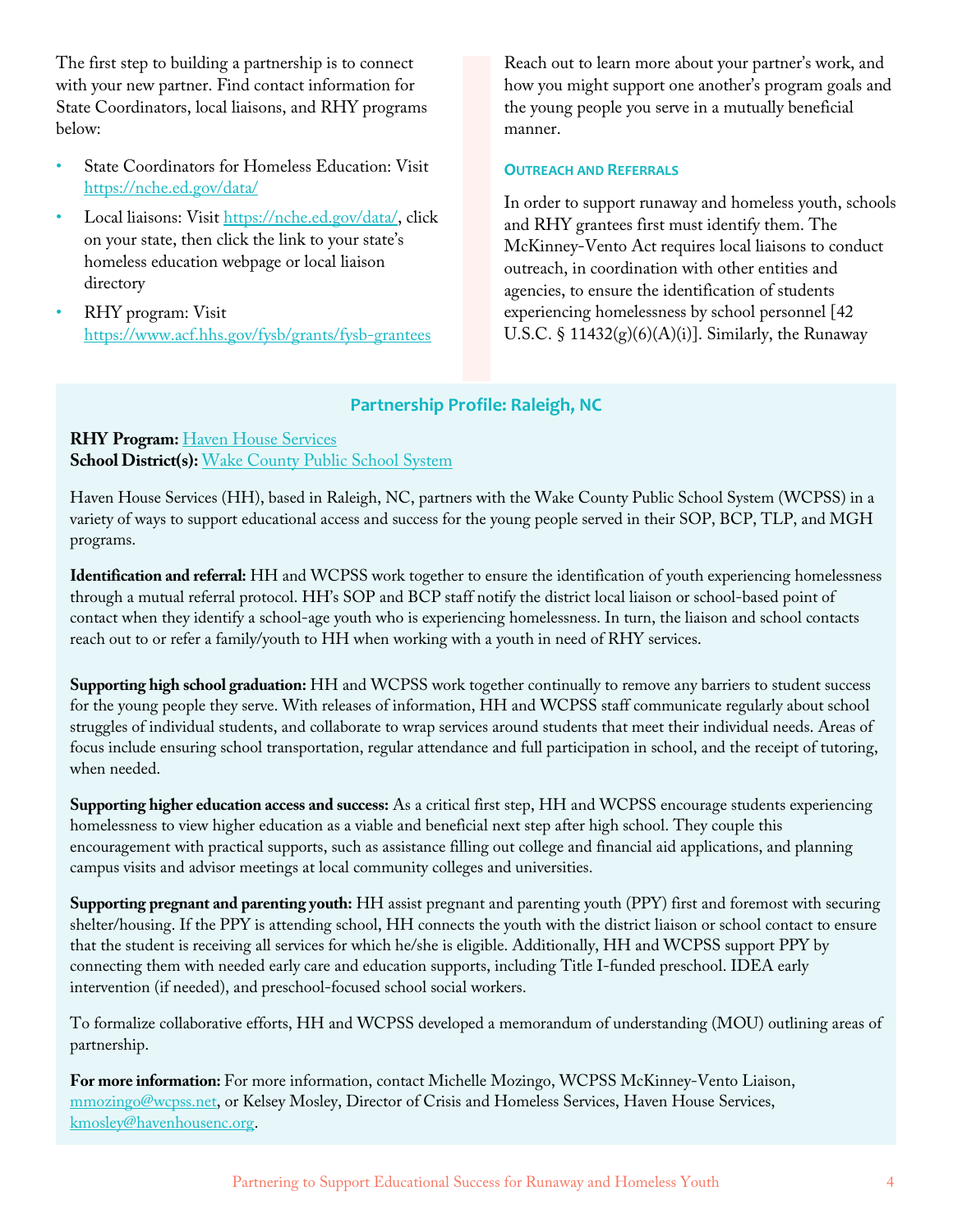and Homeless Youth Act includes requirements related to outreach to and the identification of runaway and homeless youth by agencies receiving RHY funding to operate an SOP [34 U.S.C. § 11279(5)(B)(i)], BCP [34 U.S.C. § 11212(b)(6)], or TLP/MGH [34 U.S.C. § 11222(a)(8)].

In addition to their own internal efforts, schools and RHY grantees can partner with one another to make referrals between their systems. RHY grantees can work with runaway and homeless youth they serve to connect them with the local liaison in their school district, who can ensure they are identified as McKinney-Vento eligible and provided with all available school-based supports. Conversely, schools can provide students who may need the supports provided by a local SOP, BCP, or TLP with referrals to RHY grantees.

### **SUPPORTING HIGH SCHOOL GRADUATION**

After identifying students experiencing homelessness, schools and RHY grantees can partner to support their school success. According to the 2018 RHY grantee survey (Family and Youth Services Bureau [FYSB], 2018), common ways that grantees and local liaisons work together include

- co-locating staff and program services;
- co-hosting joint meetings and trainings about the needs of runaway and homeless youth and supports available to meet those needs;
- ensuring the school identifies McKinney-Vento eligible students, and that these students receive needed education supports, including school enrollment, transportation, uniforms, meals, and tutoring; and
- delivering other needed supports, including assistance obtaining IDs and documentation necessary for school enrollment or RHY program participation, and referring students to medical and mental health supports.

In addition to the above, schools and RHY programs may wish to share aggregate-level<sup>1</sup> academic outcome data, such as chronic absenteeism, academic proficiency, and high school graduation rates, for students experiencing homelessness. These data may provide

insight into areas where additional focus may be needed to ensure school success for runaway and homeless youth.

#### **SUPPORTING HIGHER EDUCATION ACCESS AND SUCCESS**

While high school completion is an important educational milestone, many youth experiencing homelessness will want to continue on to postsecondary education; and yet, they are likely to need the support of schools and their RHY program to make this happen. According to the 2018 RHY grantee survey (FYSB, 2018), common ways that grantees, K12 schools, and institutions of higher education work together to support higher education access and success include

- incorporating an intentional focus on higher education enrollment and completion in school counseling and RHY program case management;
- co-hosting joint meetings and trainings about the needs of runaway and homeless youth and supports available to meet those needs;
- conducting higher education awareness-building activities for students, including sharing informational resources and co-hosting college fairs or tours;
- partnering with local career and technical education (CTE) programs to support CTE access and success;
- assisting with FAFSA completion, and scholarship search and application completion; and
- assisting students with the higher education application and enrollment process, including gathering needed records and filling out required paperwork.

In addition to the above, schools and RHY programs may benefit from partnering with local TRIO programs, which help low-income and first-generation college students access and complete higher education, to connect runaway and homeless youth with their services.

### **EARLY CARE AND EDUCATION FOR PARENTING YOUTH AND THEIR CHILDREN**

Schools and RHY programs working with parenting youth will want to focus not only on the needs of the

FERPA, gives consent. Visit https://studentprivacy.ed.gov/ for more information.

<sup>&</sup>lt;sup>1</sup> According to the Family Educational Rights and Privacy Act (FERPA), student-level information may only be shared with third parties outside of the school district when a parent/guardian or eligible student, as defined by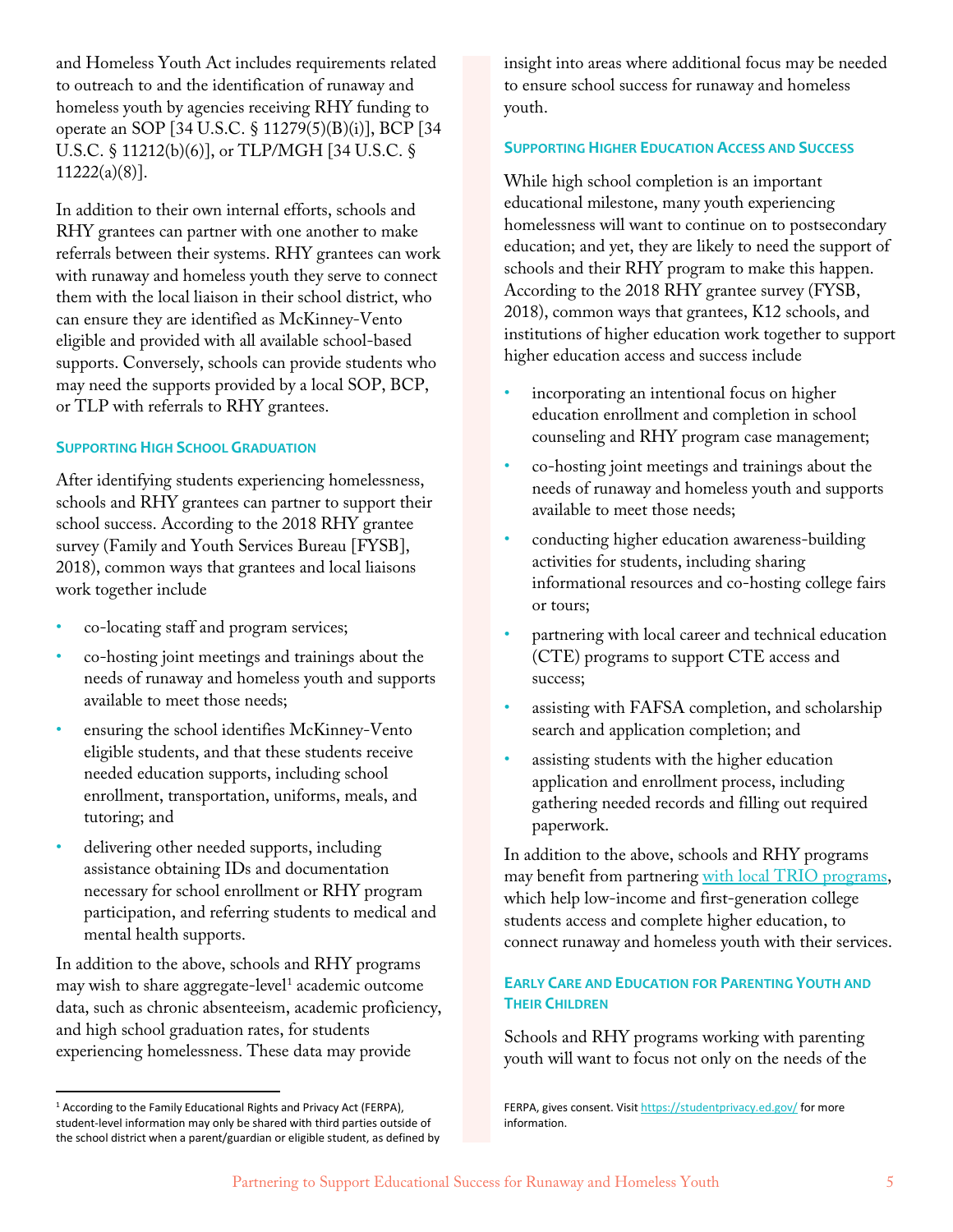# **Partnership Profile: Santa Clara, CA**

## **RHY Program:** Bill Wilson Center

**School Districts:** Eastside Union High School District, San José Unified School District, and Santa Clara Unified School District

The Bill Wilson Center, based in Santa Clara, CA, partners with local school districts in a variety of ways to support educational access and success for the young people served in their BCP, TLP, and MGH programs.

**Identification and referral:** BWC works with local school districts to ensure that students in need of BWC services are identified and referred to BWC by local liaisons, school social workers, and school counselors. BWC also maintains a presence on local school campuses in order to build relationships with school staff and students.

**Supporting high school graduation:** BWC works with local school districts and the young people they serve to develop a student-specific case plan focused on improving grades in support of graduation. This includes connecting students with needed wrap-around supports, such as tutoring and credit recovery assistance. BWC also works to stabilize their clients' housing, whether through supporting stable independent housing for the student or family stabilization and reunification, so they can focus on school without the instability and trauma of homelessness. BWC also works with clients who have dropped out of school to help them re-enroll and get back on track for graduation.

**Supporting higher education access and success:** In support of their client's higher education goals, BWC provides assistance with applying for financial aid and scholarships. BWC also hosts a six-week college prep summer program that includes weekly college visits and tours.

**Supporting pregnant and parenting youth:** BWC partners with two local schools that provide targeted support to pregnant and parenting students, including having a BWC case manager on site at these schools two days per week.

To formalize collaborative efforts, BWC develops memoranda of understanding (MOUs) with local districts to outline areas of partnership.

For more information: For more information, contact Laura Foster, Director of Housing, *lfoster@bwcmail.org*.

young parent, but also those of his or her child(ren). Supporting access to early care and education (ECE) for the children of parenting youth experiencing homelessness serves the dual purpose of connecting these children with the supports they need to remain on a path of healthy development despite the instability and hardship caused by homelessness, and allowing parenting youth to focus on school or employment. To this end, RHY programs and K12 schools can work together by

- surveying the federal, state, and local ECE policy and program context to identify leverage points and possible partners
- convening local ECE, K12, and RHY program leaders to survey available local resources and identify gaps to be addressed through cross-systems partnerships;
- ensuring the identification of and connection to supports for parenting youth and their young children, including through targeted outreach and cross-systems referrals;
- ensuring referrals are made to early intervention services for young children who may be experiencing developmental delays; and
- leveraging federal statutory requirements to prioritize families experiencing homelessness for Head Start programming and Child Care and Development Fund (CCDF) childcare subsidies.

#### **OTHER PARTNERS**

In order to build the most effective collective impact approach, schools and RHY programs will want to connect not only with ECE providers and institutions of higher education, but also other potential community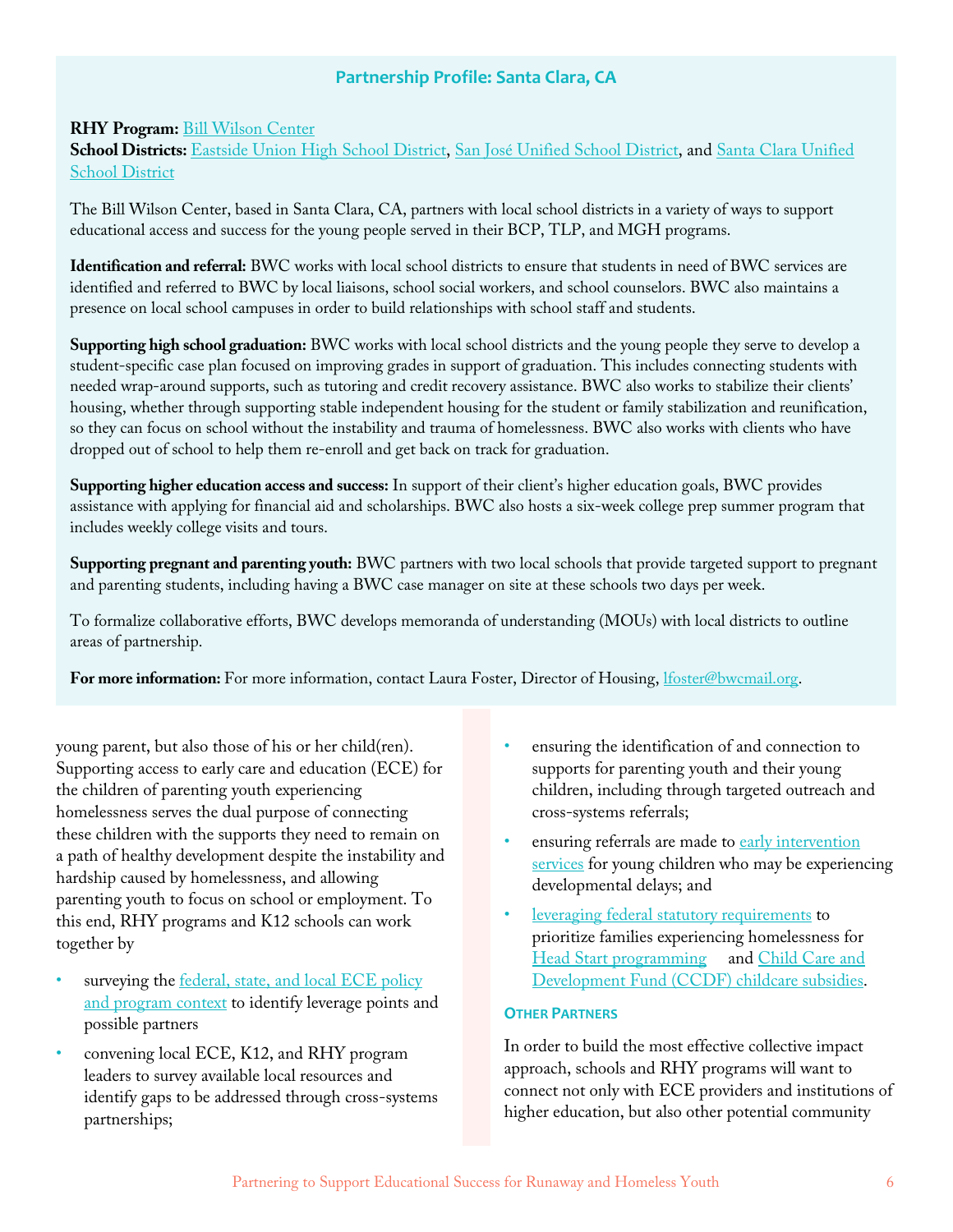partners, including:

- public benefits programs, such as WIC (Women, Infants, and Children), SNAP (Supplemental Nutrition Assistance Program), and TANF (Temporary Assistance for Needy Families);
- philanthropic organizations and faith-based communities with an interest in youth wellbeing, homelessness, and/or education;
- U.S. Department of Housing and Urban Development (HUD)-funded Continuums of Care, which are responsible for administering HUD homeless assistance programs;
- local workforce development boards, which are responsible for administering U.S. Department of Labor-funded youth formula programs under the Workforce Innovation and Opportunity Act; and
- other community organizations focused on youth wellbeing, homelessness, and/or education.

## **MORE INFORMATION**

By partnering together, schools, RHY programs, and community partners help young people experiencing homelessness secure safe and stable housing, prepare to compete in the housing and labor markets, and achieve upward economic mobility. For more information, consult the following resources:

- National Center for Homeless Education (NCHE) website
- NCHE Early Childhood Homelessness webpage
- **NCHE Higher Education webpage**
- Runaway and Homeless Youth Training and Technical Assistance Center (RHYTTAC) website
- *Sample Form Letter to Determine the Independent Student Status of Unaccompanied Homeless Youth* (SchoolHouse Connection sample template)
- *Supporting In-School and Out-of-School Youth Experiencing Homelessness Through Education and Workforce Partnerships* (NCHE issue brief)
- *Questions and Answers: Federal Student Aid and Homeless Youth* (Office of Federal Student Aid issue brief)
- Voices of Youth Count (VoYC) website (Chapin Hall youth homelessness research initiative)

## **REFERENCES**

- DeVol, R. (2016). *Career technical education: Reducing wage inequality and sustaining California's innovation-based economy*. Retrieved from https://www.milkeninstitute.org/publications/vi ew/814
- Family and Youth Services Bureau [FYSB]. (2018). *2018 RHY grantee survey*. Unpublished resource.
- Higher Education Act, 20 U.S.C. § 1001 et seq. Retrieved from https://legcounsel.house.gov/Comps/Higher%2 0Education%20Act%20Of%201965.pdf
- Morton, M.H., Dworsky, A., & Samuels, G.M. (2017). *Missed opportunities: Youth homelessness in America. National estimates*. Chicago, IL: Chapin Hall at the University of Chicago. Retrieved from http://voicesofyouthcount.org/wpcontent/uploads/2017/11/VoYC-National-Estimates-Brief-Chapin-Hall-2017.pdf
- Runaway and Homeless Youth Act, 34 U.S.C. § 11201 et seq. Retrieved from https://www.acf.hhs.gov/fysb/resource/rhy-act
- Runaway and Homeless Youth Program, 45 C.F.R. § 1351. Retrieved from https://www.govinfo.gov/content/pkg/FR-2016-12-20/pdf/2016-30241.pdf
- Social Security Administration. (2015). *Education and lifetime earnings*. Retrieved from https://www.ssa.gov/policy/docs/researchsummaries/education-earnings.html
- Subtitle VII-B of the McKinney-Vento Homeless Assistance Act, as amended by the Every Student Succeeds Act, 42 U.S.C. § 11431 et seq. Retrieved from http://uscode.house.gov/view.xhtml?path=/preli m@title42/chapter119/subchapter6/partB&editi on=prelim
- U.S. Department of Labor [DOL]. (2018). *Employment projections*. Retrieved from https://www.bls.gov/emp/chart-unemploymentearnings-education.htm